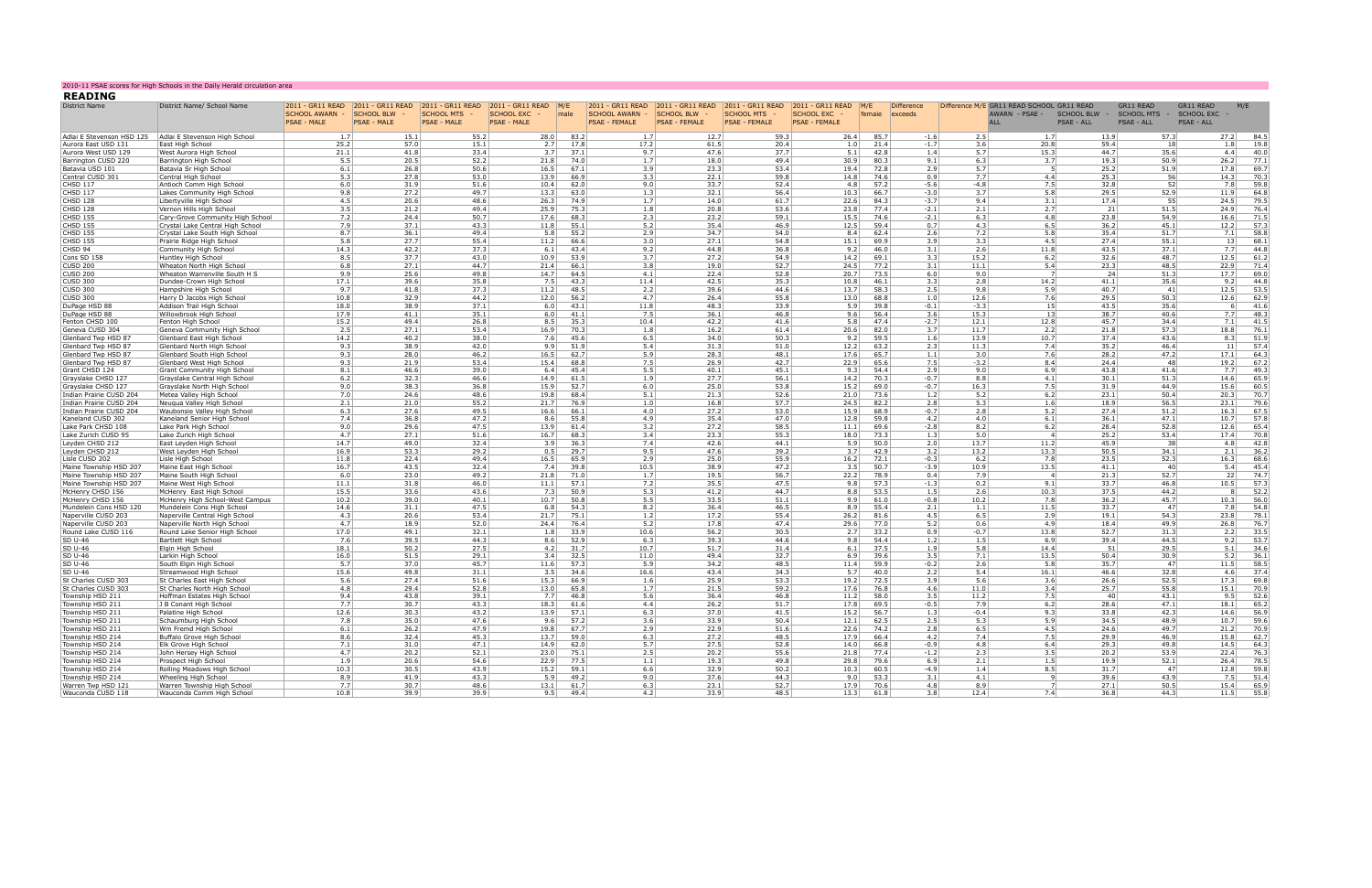## **MATH**

| District Name                                      | District Name/ School Name                                     | 2011 - GR11 MATH                            | 2011 - GR11 MATH          | 2011 - GR11 MATH                        | $ 2011 - GR11$ MATH $ M/E$              |      | 2011 - GR11 MATH                | 2011 - GR11 MATH                          | 2011 - GR11 MATH                          | 2011 - GR11 MATH                     | M/E    | <b>Difference</b>                  |                    | Difference M/E GR11 MATH SCHOOL GR11 MATH |                                 | <b>GR11 MATH</b>                  | <b>GR11 MATH</b>                | M/E             |              |
|----------------------------------------------------|----------------------------------------------------------------|---------------------------------------------|---------------------------|-----------------------------------------|-----------------------------------------|------|---------------------------------|-------------------------------------------|-------------------------------------------|--------------------------------------|--------|------------------------------------|--------------------|-------------------------------------------|---------------------------------|-----------------------------------|---------------------------------|-----------------|--------------|
|                                                    |                                                                | <b>SCHOOL AWARN -</b><br><b>PSAE - MALE</b> | SCHOOL BLW<br>PSAE - MALE | <b>SCHOOL MTS</b><br><b>PSAE - MALE</b> | <b>SCHOOL EXC</b><br><b>PSAE - MALE</b> | male | SCHOOL AWARN -<br>PSAE - FEMALE | <b>SCHOOL BLW</b><br><b>PSAE - FEMALE</b> | <b>SCHOOL MTS</b><br><b>PSAE - FEMALE</b> | SCHOOL EXC -<br><b>PSAE - FEMALE</b> | female | exceeds                            |                    | AWARN - PSAE -<br><b>ALL</b>              | <b>SCHOOL BLW</b><br>PSAE - ALL | SCHOOL MTS -<br><b>PSAE - ALL</b> | <b>SCHOOL EXC</b><br>PSAE - ALL |                 |              |
| Adlai E Stevenson HSD 125                          | Adlai E Stevenson High School                                  | 1.0                                         |                           | 46.3<br>8.1                             | 44.6                                    | 90.9 | 1.7                             | 11.2                                      | 57.4                                      | 29.7                                 |        | 87.1<br>$-14.9$                    | $-3.8$             | 1.3                                       |                                 | 9.7                               | 52                              | 37              | 89.0         |
| Aurora East USD 131                                | East High School                                               | 17.7                                        | 53.1                      | 27.7                                    | 1.5                                     |      | 29.2<br>14.8                    | 61.7                                      | 23.5                                      | 0.0                                  |        | 23.5<br>$-1.5$                     | $-5.7$             | 16.1                                      | 57.8                            |                                   | 25.4                            | 0.7             | 26.1         |
| Aurora West USD 129                                | West Aurora High Schoo                                         | 13.3                                        | 39.1                      | 40.4                                    | 7.3                                     |      | 47.7<br>10.4                    | 51.4                                      | 35.4                                      | 2.8                                  |        | 38.2<br>$-4.5$                     | $-9.5$             | 11.8                                      | 45.3                            |                                   | 37.8                            | -51             | 42.8         |
| Barrington CUSD 220                                | Barrington High School                                         | 4.2                                         | 18.6                      | 53.5                                    | 23.6                                    |      | 77.1<br>2.5                     | 18.3                                      | 56.5                                      | 22.8                                 |        | 79.3<br>$-0.8$                     | 2.2                | 3.4                                       |                                 | 18.5                              | 55                              | 23.2            | 78.2         |
| Batavia USD 101                                    | Batavia Sr High School                                         | 3.5                                         | 18.2                      | 58.4                                    | 19.9                                    |      | 78.3                            | 4.4<br>20.4                               | 64.1                                      | 11.2                                 |        | 75.3<br>$-8.7$                     | $-3.0$             | 3.9                                       |                                 | 19.2                              | 61.1                            | 15.8            | 76.9         |
| Central CUSD 301<br><b>CHSD 117</b>                | Central High School<br>Antioch Comm High School                | 2.6<br>5.5                                  | 17.2<br>28.6              | 64.2<br>47.3                            | 15.9<br>18.7                            |      | 80.1<br>3.3<br>66.0             | 27.9<br>4.8<br>39.2                       | 61.5<br>52.4                              | 7.4<br>3.6                           |        | 68.9<br>$-8.5$<br>56.0<br>$-15.1$  | $-11.2$<br>$-10.0$ | 2.9<br>5.2                                | 33.6                            | 22                                | 63<br>49.7                      | 12.1<br>11.5    | 75.1<br>61.2 |
| CHSD 117                                           | Lakes Community High School                                    | 5.2                                         | 20.8                      | 58.4                                    | 15.6                                    |      | 74.0                            | 4.5<br>31.4                               | 56.4                                      | 7.7                                  |        | 64.1<br>$-7.9$                     | $-9.9$             | 4.9                                       | 25.8                            |                                   | 57.4                            | 11.9            | 69.3         |
| <b>CHSD 128</b>                                    | Libertyville High School                                       | 2.4                                         | 15.8                      | 54.7                                    | 27.1                                    |      | 81.8<br>0.9                     | 19.1                                      | 60.9                                      | 19.1                                 |        | 80.0<br>$-8.0$                     | $-1.8$             | 1.7                                       |                                 | 17.4                              | 57.7                            | 23.2            | 80.9         |
| CHSD 128                                           | Vernon Hills High School                                       | 1.2                                         | 12.4                      | 50.6                                    | 35.9                                    |      | 86.5                            | 1.2<br>16.1                               | 60.1                                      | 22.6                                 |        | 82.7<br>$-13.3$                    | $-3.8$             | 1.2                                       |                                 | 14.2                              | 55.3                            | 29.3            | 84.6         |
| <b>CHSD 155</b>                                    | Cary-Grove Community High School                               | 4.1                                         | 18.5                      | 50.9                                    | 26.6                                    |      | 77.5                            | 3.6<br>29.4                               | 53.8                                      | 13.1                                 |        | 66.9<br>$-13.5$                    | $-10.6$            | 3.8                                       | 23.9                            |                                   | 52.4                            | 19.9            | 72.3         |
| <b>CHSD 155</b>                                    | Crystal Lake Central High School                               | 2.8                                         | 25.3                      | 59.0                                    | 12.9                                    |      | 71.9                            | 31.8<br>3.6                               | 54.7                                      | 9.9                                  |        | $-3.0$<br>64.6                     | $-7.3$             | 3.2                                       | 28.6                            |                                   | 56.8                            | 11.4            | 68.2         |
| CHSD 155<br>CHSD 155                               | Crystal Lake South High School<br>Prairie Ridge High School    | 3.7<br>3.6                                  | 29.5<br>21.4              | 53.5<br>52.7                            | 13.3<br>22.3                            |      | 66.8<br>75.0<br>2.0             | 33.1<br>1.7<br>27.1                       | 58.2<br>60.8                              | 7.1<br>10.1                          |        | 65.3<br>$-6.2$<br>$-12.2$<br>70.9  | $-1.5$<br>$-4.1$   | 2.7<br>2.8                                | 31.3<br>24.1                    |                                   | 55.8<br>56.5                    | 10.2<br>16.5    | 66.0<br>73.0 |
| CHSD 94                                            | Community High School                                          | 10.2                                        | 41.4                      | 43.9                                    | 4.5                                     |      | 48.4                            | 7.1<br>48.5                               | 40.2                                      | 4.2                                  |        | 44.4<br>$-0.3$                     | $-4.0$             | 8.7                                       | 44.9                            |                                   | 42                              | 4.3             | 46.3         |
| Cons SD 158                                        | Huntley High School                                            | 6.7                                         | 29.6                      | 51.4                                    | 12.3                                    |      | 63.7                            | 26.9<br>6.0                               | 58.6                                      | 8.6                                  |        | 67.2<br>$-3.7$                     | 3.5                | 6.3                                       | 28.3                            |                                   | 54.9                            | 10.5            | 65.4         |
| CUSD 200                                           | Wheaton North High School                                      | 3.8                                         | 21.4                      | 48.1                                    | 26.7                                    |      | 74.8                            | 3.0<br>21.9                               | 57.4                                      | 17.7                                 |        | 75.1<br>$-9.0$                     | 0.3                | 3.4                                       | 21.7                            |                                   | 52.5                            | 22.5            | 75.0         |
| <b>CUSD 200</b>                                    | Wheaton Warrenville South H S                                  | 5.5                                         | 21.5                      | 54.3                                    | 18.8                                    |      | 73.1<br>3.8                     | 25.2                                      | 56.9                                      | 14.1                                 |        | 71.0<br>$-4.7$                     | $-2.1$             | 4.6                                       | 23.3                            |                                   | 55.6                            | 16.5            | 72.1         |
| CUSD 300                                           | Dundee-Crown High School                                       | 11.6                                        | 40.1                      | 43.9                                    | 4.4                                     |      | 48.3<br>14.1                    | 45.1                                      | 36.6                                      | 4.2                                  |        | 40.8<br>$-0.2$                     | $-7.5$             | 12.8                                      | 42.7                            |                                   | 40.2                            | 4.3             | 44.5         |
| CUSD 300                                           | Hampshire High School                                          | 6.7                                         | 36.6                      | 51.5                                    | 5.2                                     |      | 56.7<br>5.0                     | 33.8                                      | 59.0                                      | 2.2                                  |        | 61.2<br>$-3.0$                     | 4.5                | 5.9                                       | 35.2                            |                                   | 55.3                            | 3.7             | 59.0         |
| CUSD 300<br>DuPage HSD 88                          | Harry D Jacobs High School<br>Addison Trail High School        | 7.6<br>13.8                                 | 27.3<br>33.2              | 50.2<br>43.8                            | 14.9<br>9.2                             |      | 65.1<br>2.9<br>53.0             | 31.0<br>52.0<br>9.2                       | 56.3<br>35.4                              | 9.7<br>3.3                           |        | 66.0<br>$-5.2$<br>38.7<br>$-5.9$   | 0.9<br>$-14.3$     | 5.1<br>11.6                               | 29.3<br>42.4                    |                                   | 53.4<br>39.7                    | 12.2<br>6.3     | 65.6<br>46.0 |
| DuPage HSD 88                                      | Willowbrook High School                                        | 16.6                                        | 41.1                      | 36.1                                    | 6.3                                     |      | 42.4<br>9.6                     | 43.6                                      | 43.2                                      | 3.6                                  |        | 46.8<br>$-2.7$                     | 4.4                | 13.4                                      | 42.2                            |                                   | 39.4                            | - 51            | 44.4         |
| Fenton CHSD 100                                    | Fenton High School                                             | 13.4                                        | 34.1                      | 45.1                                    | 7.3                                     |      | 52.4<br>7.5                     | 37.6                                      | 52.0                                      | 2.9                                  |        | 54.9<br>$-4.4$                     | 2.5                | 10.4                                      | 35.9                            | 48.7                              |                                 | - 51            | 53.7         |
| Geneva CUSD 304                                    | Geneva Community High School                                   | 0.4                                         | 22.9                      | 60.6                                    | 16.1                                    |      | 76.7<br>2.2                     | 22.4                                      | 63.6                                      | 11.8                                 |        | 75.4<br>$-4.3$                     | $-1.3$             | 1.3                                       | 22.6                            | 62.1                              |                                 | 14              | 76.1         |
| Glenbard Twp HSD 87                                | Glenbard East High School                                      | 11.1                                        | 38.4                      | 40.9                                    | 9.7                                     |      | 50.6<br>6.8                     | 41.2                                      | 45.6                                      | 6.4                                  |        | 52.0<br>$-3.3$                     | 1.4                | 9.1                                       | 39.7                            | 43.1                              |                                 | 8.2             | 51.3         |
| Glenbard Twp HSD 87                                | Glenbard North High School                                     | 9.3                                         | 30.7                      | 48.5                                    | 11.5                                    |      | 60.0                            | 33.6<br>3.6                               | 54.5                                      | 8.3                                  |        | 62.8<br>$-3.2$                     | 2.8                | 6.5                                       | 32.1                            |                                   | 51.4                            | 10 <sup>1</sup> | 61.4         |
| Glenbard Twp HSD 87<br>Glenbard Twp HSD 87         | Glenbard South High School<br>Glenbard West High School        | 9.9<br>6.8                                  | 23.7                      | 50.5<br>14.8<br>54.5                    | 24.7<br>15.1                            |      | 75.2<br>69.6<br>7.9             | 27.3<br>4.8<br>28.0                       | 50.8<br>52.7                              | 17.1<br>11.5                         |        | 67.9<br>$-7.6$<br>64.2<br>$-3.6$   | $-7.3$<br>$-5.4$   | 7.3<br>7.3                                | 21.1<br>25.8                    |                                   | 50.7<br>53.6                    | 20.9<br>13.3    | 71.6<br>66.9 |
| Grant CHSD 124                                     | <b>Grant Community High School</b>                             | 8.1                                         | 35.2                      | 50.0                                    | 6.8                                     |      | 56.8                            | 4.9<br>43.4                               | 46.7                                      | 4.9                                  |        | 51.6<br>$-1.9$                     | $-5.2$             | 6.7                                       |                                 | 38.8                              | 48.6                            | -6              | 54.6         |
| Grayslake CHSD 127                                 | Grayslake Central High School                                  | 5.6                                         | 24.2                      | 52.2                                    | 18.0                                    |      | 70.2<br>3.2                     | 32.3                                      | 55.5                                      | 9.0                                  |        | 64.5<br>$-9.0$                     | $-5.7$             | 4.4                                       | 28.2                            |                                   | 53.8                            | 13.6            | 67.4         |
| Grayslake CHSD 127                                 | Grayslake North High School                                    | 5.0                                         | 31.3                      | 48.8                                    | 14.9                                    |      | 63.7<br>2.7                     | 32.1                                      | 58.2                                      | 7.1                                  |        | 65.3<br>$-7.8$                     | 1.6                | 3.9                                       | 31.7                            |                                   | 53.2                            | 11.2            | 64.4         |
| Indian Prairie CUSD 204                            | Metea Valley High School                                       | 7.0                                         | 21.4                      | 48.6                                    | 23.0                                    |      | 71.6                            | 4.4<br>23.1                               | 60.8                                      | 11.7                                 |        | 72.5<br>$-11.3$                    | 0.9                | 5.8                                       | 22.2                            |                                   | 54.3                            | 17.7            | 72.0         |
| Indian Prairie CUSD 204<br>Indian Prairie CUSD 204 | Neuqua Valley High School                                      | 2.1<br>4.4                                  | 10.0<br>20.7              | 57.8<br>54.2                            | 30.1<br>20.7                            |      | 87.9<br>2.5<br>74.9             | 14.9<br>2.6<br>29.5                       | 66.3<br>57.3                              | 16.3<br>10.6                         |        | 82.6<br>$-13.8$<br>67.9<br>$-10.1$ | $-5.3$<br>$-7.0$   | 2.3<br>3.5                                |                                 | 12.4<br>25                        | 62<br>55.7                      | 23.3<br>15.8    | 85.3<br>71.5 |
| Kaneland CUSD 302                                  | Waubonsie Valley High School<br>Kaneland Senior High School    | 4.9                                         | 35.0                      | 54.6                                    | 5.5                                     |      | 60.1<br>4.3                     | 47.0                                      | 43.9                                      | 4.9                                  |        | 48.8<br>$-0.6$                     | $-11.3$            | 4.6                                       |                                 | 41                                | 49.2                            | 5.2             | 54.4         |
| Lake Park CHSD 108                                 | Lake Park High School                                          | 7.0                                         | 24.3                      | 51.6                                    | 17.1                                    |      | 68.7<br>3.2                     | 31.5                                      | 57.1                                      | 8.2                                  |        | 65.3<br>$-8.9$                     | $-3.4$             | 5.1                                       | 27.8                            |                                   | 54.2                            | 12.8            | 67.0         |
| Lake Zurich CUSD 95                                | Lake Zurich High School                                        | 3.1                                         |                           | 19.8<br>50.8                            | 26.4                                    |      | 77.2<br>2.6                     | 19.9                                      | 56.0                                      | 21.4                                 |        | $-5.0$<br>77.4                     | 0.2                | 2.9                                       | 19.8                            |                                   | 53.4                            | 23.9            | 77.3         |
| Leyden CHSD 212                                    | East Leyden High School                                        | 10.2                                        | 38.0                      | 45.9                                    | 5.9                                     |      | 51.8<br>7.9                     | 35.3                                      | 54.2                                      | 2.6                                  |        | 56.8<br>$-3.3$                     | 5.0                | 9.1                                       | 36.7                            |                                   | 49.9                            | 4.3             | 54.2         |
| Leyden CHSD 212                                    | West Leyden High School                                        | 15.9                                        | 40.5                      | 41.5                                    | 2.1                                     |      | 43.6<br>10.6                    | 58.7                                      | 29.6                                      | 1.1                                  |        | 30.7<br>$-1.0$                     | $-12.9$            | 13.3                                      | 49.5                            |                                   | 35.7                            | 1.6             | 37.3         |
| Lisle CUSD 202<br>Maine Township HSD 207           | Lisle High School<br>Maine East High School                    | 10.6<br>6.9                                 | 23.5<br>30.4              | 48.2<br>49.8                            | 17.6<br>12.9                            |      | 65.8<br>1.5<br>62.7             | 23.5<br>4.8<br>39.7                       | 64.7<br>49.3                              | 10.3<br>6.1                          |        | 75.0<br>$-7.3$<br>55.4<br>$-6.8$   | 9.2<br>$-7.3$      | 6.5<br>5.8                                | 23.5<br>35.2                    |                                   | 55.6<br>49.6                    | 14.4<br>9.4     | 70.0<br>59.0 |
| Maine Township HSD 207                             | Maine South High School                                        | 3.6                                         | 17.2                      | 58.0                                    | 21.1                                    |      | 79.1<br>2.7                     | 17.7                                      | 63.8                                      | 15.7                                 |        | 79.5<br>$-5.4$                     | 0.4                | 3.2                                       | 17.5                            | 60.7                              |                                 | 18.6            | 79.3         |
| Maine Township HSD 207                             | Maine West High School                                         | 9.2                                         | 28.4                      | 52.1                                    | 10.3                                    |      | 62.4<br>9.8                     | 24.5                                      | 58.9                                      | 6.8                                  |        | 65.7<br>$-3.5$                     | 3.3                | 9.5                                       | 26.4                            |                                   | 55.5                            | 8.6             | 64.1         |
| McHenry CHSD 156                                   | McHenry East High School                                       | 8.2                                         | 34.5                      | 49.1                                    | 8.2                                     |      | 57.3<br>10.5                    | 40.4                                      | 46.5                                      | 2.6                                  |        | $-5.6$<br>49.1                     | $-8.2$             | 9.4                                       | 37.5                            |                                   | 47.8                            | 5.4             | 53.2         |
| McHenry CHSD 156                                   | McHenry High School-West Campus                                | 10.7                                        | 39.5                      | 39.5                                    | 10.2                                    |      | 49.7<br>3.3                     | 44.0                                      | 49.5                                      | 3.3                                  |        | 52.8<br>$-6.9$                     | 3.1                |                                           | 41.8                            |                                   | 44.6                            | 6.7             | 51.3         |
| Mundelein Cons HSD 120                             | Mundelein Cons High School                                     | 10.0                                        | 27.5                      | 55.4                                    | 7.1                                     |      | 62.5                            | 5.9<br>38.3                               | 51.7                                      | 4.1                                  |        | 55.8<br>$-3.0$                     | $-6.7$             |                                           | 32.8                            |                                   | 53.6                            | 5.6             | 59.2<br>82.4 |
| Naperville CUSD 203<br>Naperville CUSD 203         | Naperville Central High School<br>Naperville North High School | 3.2<br>3.2                                  |                           | 13.9<br>54.2<br>16.6<br>53.1            | 28.7<br>27.0                            |      | 82.9<br>80.1                    | 16.3<br>1.8<br>4.6<br>20.4                | 62.2<br>57.5                              | 19.7<br>17.5                         |        | $-9.0$<br>81.9<br>75.0<br>$-9.5$   | $-1.0$<br>$-5.1$   | 2.6<br>3.9                                |                                 | 15<br>18.4<br>55.1                | 57.9                            | 24.5<br>22.6    | 77.7         |
| Round Lake CUSD 116                                | Round Lake Senior High School                                  | 8.5                                         | 42.9                      | 44.2                                    | 4.5                                     |      | 48.7                            | 4.9<br>54.0                               | 38.9                                      | 2.2                                  |        | 41.1<br>$-2.3$                     | $-7.6$             | 6.7                                       | 48.4                            |                                   | 41.6                            | 3.3             | 44.9         |
| <b>SD U-46</b>                                     | Bartlett High School                                           | 4.6                                         | 29.7                      | 52.4                                    | 13.2                                    |      | 65.6<br>3.3                     | 38.7                                      | 49.4                                      | 8.6                                  |        | 58.0<br>$-4.6$                     | $-7.6$             |                                           | $\overline{4}$                  | 34                                | 51                              | 11              | 62.0         |
| SD U-46                                            | Elgin High School                                              | 12.4                                        | 41.4                      | 41.4                                    | 4.9                                     |      | 46.3<br>10.0                    | 47.1                                      | 39.1                                      | 3.8                                  |        | 42.9<br>$-1.1$                     | $-3.4$             | 11.2                                      | 44.2                            |                                   | 40.2                            | 4.4             | 44.6         |
| SD U-46                                            | Larkin High School                                             | 13.1                                        | 46.4                      | 36.7                                    | 3.8                                     |      | 40.5<br>9.0                     | 53.9                                      | 33.5                                      | 3.7                                  |        | 37.2<br>$-0.1$                     | $-3.3$             | 11                                        | 50.2                            | 35.1                              |                                 | 3.7             | 38.8         |
| SD U-46<br>SD U-46                                 | South Elgin High School                                        | 5.4<br>13.3                                 | 29.6<br>44.5              | 56.4<br>37.5                            | 8.7<br>4.7                              |      | 65.1<br>5.9<br>42.2<br>16.2     | 39.4<br>47.2                              | 48.9<br>32.5                              | 5.9<br>4.2                           |        | 54.8<br>$-2.8$<br>36.7<br>$-0.5$   | $-10.3$<br>$-5.5$  | 5.6<br>14.8                               | 34.3<br>45.9                    |                                   | 52.8<br>34.9                    | 7.3<br>4.4      | 60.1<br>39.3 |
| St Charles CUSD 303                                | Streamwood High School<br>St Charles East High School          | 6.0                                         | 20.2                      | 57.3                                    | 16.5                                    |      | 73.8<br>4.3                     | 22.4                                      | 60.8                                      | 12.5                                 |        | 73.3<br>$-4.0$                     | $-0.5$             | 5.2                                       | 21.3                            |                                   | -59                             | 14.5            | 73.5         |
| St Charles CUSD 303                                | St Charles North High School                                   | 3.0                                         | 15.6                      | 61.0                                    | 20.4                                    |      | 81.4                            | 2.6<br>15.9                               | 69.1                                      | 12.4                                 |        | $-8.0$<br>81.5                     | 0.1                | 2.8                                       |                                 | 15.7                              | 64.7                            | 16.7            | 81.4         |
| Township HSD 211                                   | Hoffman Estates High School                                    | 5.6                                         | 26.6                      | 54.5                                    | 13.3                                    |      | 67.8                            | 32.0<br>6.0                               | 48.8                                      | 13.2                                 |        | 62.0<br>$-0.1$                     | $-5.8$             | 5.8                                       |                                 | 29.4                              | 51.6                            | 13.3            | 64.9         |
| Township HSD 211                                   | J B Conant High School                                         |                                             | 18.1                      | 50.4                                    | 25.8                                    |      | 76.2<br>4.3                     | 22.1                                      | 58.2                                      | 15.4                                 |        | 73.6<br>$-10.4$                    | $-2.6$             | 5.1                                       |                                 | 19.9                              |                                 | 21              | 75.0         |
| Township HSD 211                                   | Palatine High School                                           | 6.5                                         | 23.9                      | 59.4                                    | 10.3                                    |      | 69.7<br>5.7                     | 30.7                                      | 53.4                                      | 10.1                                 |        | 63.5<br>$-0.2$                     | $-6.2$             |                                           | 6                               | 27.4                              | 56.3                            | 10.2            | 66.5         |
| Township HSD 211                                   | Schaumburg High School                                         | 6.6                                         | 25.1                      | 55.5                                    | 12.8                                    |      | 68.3<br>6.1                     | 31.8                                      | 53.9                                      | 8.2                                  |        | 62.1<br>$-4.6$                     | $-6.2$             | 6.3                                       | 28.1                            |                                   | 54.8                            | 10.7<br>24.9    | 65.5         |
| Township HSD 211<br>Township HSD 214               | Wm Fremd High School<br>Buffalo Grove High School              | 3.2<br>6.8                                  | 14.8<br>23.7              | 53.2<br>49.3                            | 28.8<br>20.1                            |      | 82.0<br>3.7<br>69.4<br>6.3      | 15.5<br>26.9                              | 60.2<br>53.7                              | 20.6<br>13.1                         |        | $-8.2$<br>80.8<br>$-7.0$<br>66.8   | $-1.2$<br>$-2.6$   | 3.4<br>6.6                                | 15.1<br>25.3                    |                                   | 56.5<br>51.5                    | 16.7            | 81.4<br>68.2 |
| Township HSD 214                                   | Elk Grove High School                                          | 1.9                                         | 18.3                      | 65.4                                    | 14.4                                    |      | 79.8<br>2.6                     | 24.7                                      | 66.7                                      | 6.1                                  |        | 72.8<br>$-8.3$                     | $-7.0$             | 2.3                                       |                                 | 21.3                              | 66                              | 10.5            | 76.5         |
| Township HSD 214                                   | John Hersey High School                                        | 2.8                                         |                           | 15.5<br>59.2                            | 22.5                                    |      | 81.7<br>2.1                     | 21.8                                      | 60.5                                      | 15.6                                 |        | 76.1<br>$-6.9$                     | $-5.6$             | 2.4                                       |                                 | 18.9                              | 59.9                            | 18.9            | 78.8         |
| Township HSD 214                                   | Prospect High School                                           | 3.8                                         | 12.2                      | 62.6                                    | 21.4                                    |      | 84.0<br>2.2                     | 19.3                                      | 61.5                                      | 17.1                                 |        | 78.6<br>$-4.3$                     | $-5.4$             |                                           | -3                              | 15.8                              | 62                              | 19.2            | 81.2         |
| Township HSD 214                                   | Rolling Meadows High School                                    | 7.6                                         | 28.4                      | 51.1                                    | 12.9                                    |      | 64.0<br>7.9                     | 32.1                                      | 54.9                                      | 5.1                                  |        | 60.0<br>$-7.8$                     | $-4.0$             | 7.7                                       |                                 | 30.2                              | 53                              | 9.1             | 62.1         |
| Township HSD 214                                   | Wheeling High School                                           | 3.0                                         | 24.6                      | 54.2                                    | 18.2                                    |      | 72.4<br>4.1                     | 35.7                                      | 52.5                                      | 7.7                                  |        | 60.2<br>$-10.5$                    | $-12.2$            | 3.5                                       |                                 | 30.4                              | 53.3                            | 12.7            | 66.0         |
| Warren Twp HSD 121<br>Wauconda CUSD 118            | Warren Township High School<br>Wauconda Comm High School       | 5.6<br>9.5                                  | 25.0                      | 52.6<br>28.5<br>49.4                    | 16.7<br>12.7                            |      | 69.3<br>6.2<br>62.1<br>5.5      | 26.9<br>30.9                              | 55.2<br>54.5                              | 11.7<br>9.1                          |        | 66.9<br>$-5.0$<br>63.6<br>$-3.6$   | $-2.4$<br>1.5      | 5.9                                       | 7.4                             | 25.9<br>29.7                      | 53.8<br>52                      | 14.4<br>10.8    | 68.2<br>62.8 |
|                                                    |                                                                |                                             |                           |                                         |                                         |      |                                 |                                           |                                           |                                      |        |                                    |                    |                                           |                                 |                                   |                                 |                 |              |